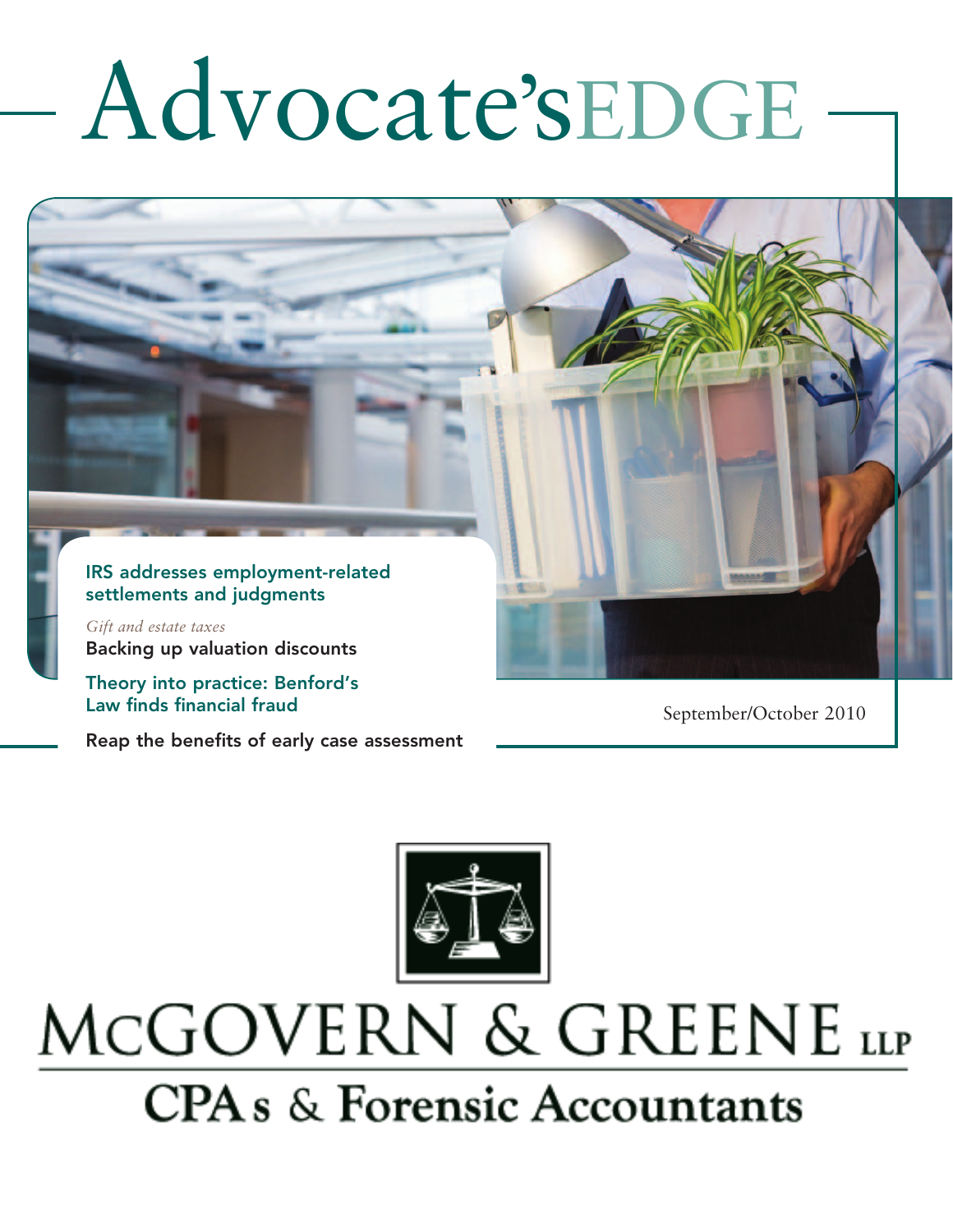## IRS addresses employment-related settlements and judgments

Employment-related lawsuits have surged in the past decade: According to the Equal Employment Opportunity Commission, the number of discrimination charges filed in 2009 was 20% higher than the number filed in 1999. As attorneys litigate and settle these claims, certain questions related to the taxability of settlements and judgments commonly arise. Tax effects, after all, can shape settlement negotiations and damages claims.

Yet the IRS hasn't provided authoritative guidance. A recent memo released by the agency (PMTA 2009-35) may clarify some matters for both sides in employment disputes, but it also may confuse an issue of particular interest to plaintiffs' attorneys.

#### THE THRESHOLD QUESTION

Settlements and awards in employment-related lawsuits can include back pay, front pay, severance pay, and compensatory, consequential and punitive damages. But only some of these are subject to taxation.

In the mid-1990s, Congress amended Section 104 of the Internal Revenue Code, largely to address the taxability of proceeds from employment litigation. The section provides that "gross income does not include the amount of any damages (other than punitive damages) received (whether by suit or agreement and whether as lump sums or as periodic payments) on account of personal physical injuries or physical sickness."

Under the related regulations, excludable damages must have been received either through prosecution of a tort lawsuit or in a settlement in lieu of prosecution. Funds received in exchange for a general release as part of a severance package are taxable, as are payments made for emotional distress (except when it's connected with a tort claim for personal physical injuries or physical sickness).



#### SHEDDING SOME LIGHT

Although Sec. 104 was amended 14 years ago, the IRS still hasn't revised the applicable regulations or released guidance in the form of notices or announcements. This leaves some uncertainty on the income and employment tax consequences of employment-related settlements and judgments.

In 2009, though, the IRS issued PMTA 2009-35, a memo to its employees that explains the agency's position on proper reporting, as well as the income and employment tax consequences of employmentrelated settlements and judgments. Although the memo has no precedential value, it sheds valuable light on some nagging questions. Specifically, it addresses which payments to plaintiffs are deemed wages for FICA and income tax purposes and, in turn, are subject to withholding.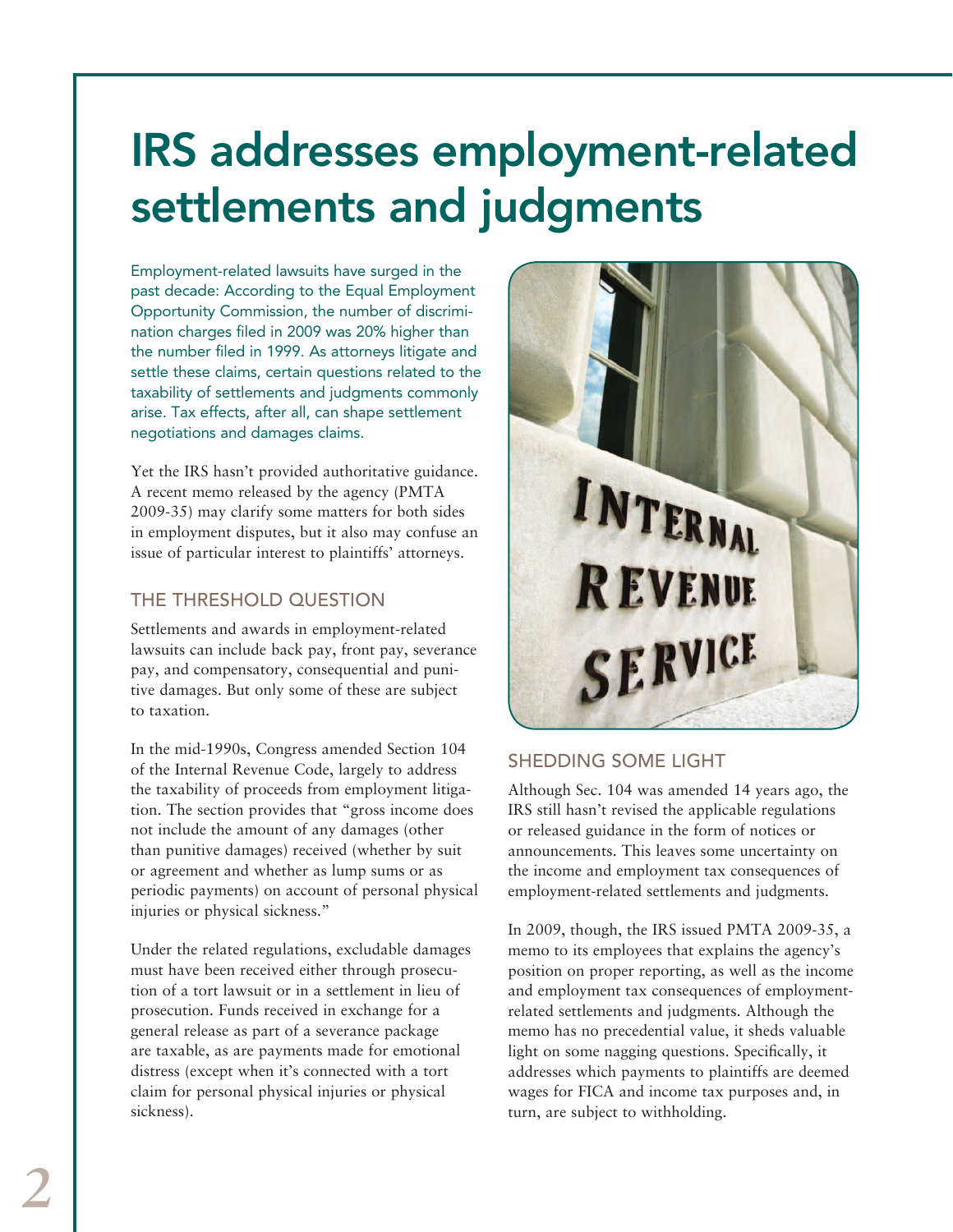#### 4 STEP PROCESS

The IRS has indicated that parties to employment-related litigation should determine the components of a settlement or judgment themselves by assessing:

- 1. The character of the payment and nature of the claim that gave rise to the payment for example, if the payment is for a lost wages claim brought under Title VII,
- 2. Whether the payment constitutes an item of gross income,
- 3. Whether the payment is wages for employment tax purposes, and
- 4. The appropriate reporting for the payment and any attorneys' fees, such as Form 1099 or Form W-2.

#### BACK PAY AND ATTORNEYS' FEES

According to PMTA 2009-35, employers must withhold FICA and income taxes on front and severance pay, as well as back pay. The memo reiterates the IRS's "long-standing position" that employment taxes are calculated for the period during which back wages are actually paid, rather than when they *should* have been paid.

The memo also discusses whether attorneys' fees (and interest) recovered in settlement of a claim under a fee-shifting statute are excluded from wages. It describes this as "an open question," implying that defendants may need to withhold employment taxes on attorneys' fees.



Defendants that are unsure whether the portion of a settlement characterized as attorneys' fees is wages are encouraged to contact the IRS National Office for guidance. Of course, regardless of whether attorneys' fees and interest are subject to employment taxes as wages, they are generally includible in the plaintiff's taxable gross income.

#### ALLOCATION OF FUNDS

The IRS acknowledges that settlements and judgments typically include multiple components — some of which aren't wages. Although court judgments may allocate the final award into its various components (and the memo encourages this practice), the parties to a settlement must ascertain the elements themselves. (See "4 step process" above.)

PMTA 2009-35 notes that, in deciding whether to accept the allocation of damages in a settlement or judgment, it considers: 1) whether there's a bona fide adversarial settlement on the allocation of payment between types of recoveries; and 2) whether the terms are consistent with the true substance of the underlying claims. For example, the Age Discrimination in Employment Act doesn't allow a recovery for emotional distress, so a settlement for such a claim shouldn't allocate funds to emotional distress.

#### NEWS YOU CAN USE

Although it's not an official position, PMTA 2009-35 can be useful when you're negotiating settlements and building equitable damages cases in court. To ensure you're aware of the latest IRS guidance on the taxability of settlements and judgments, talk with your tax professional.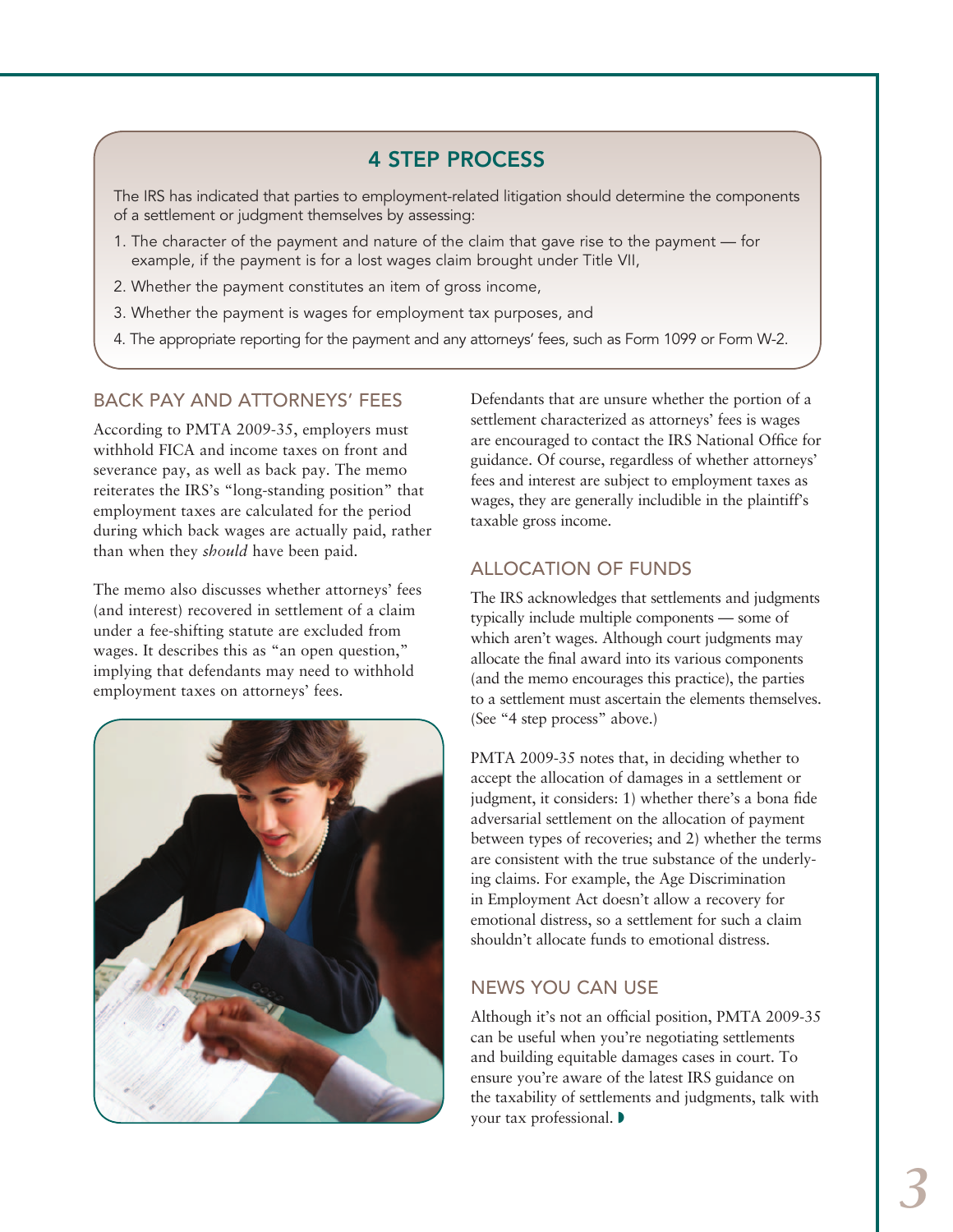### *Gift and estate taxes*  Backing up valuation discounts

Gift and estate taxes are a growing concern for many taxpayers as tax legislation seems likely in the near future. Regardless of whether tax rates and exemptions change, valuation discounts probably will continue to play a significant role in the ultimate tax liabilities that taxpayers shoulder.

Establishing the appropriate discounts can prove complicated, though, particularly when dealing with interests that don't have a ready market for sale. What's more, taxpayers must be able to provide sufficient evidence to back such discounts.

#### LACK OF MARKETABILITY DISCOUNTS

It's easy to calculate the market value of a minority interest in a public company that trades on a widely recognized market — or to cash in such an interest in the market. When dealing with an interest in a closely held business or other relatively illiquid asset, however, valuators must consider a discount for its lack of marketability.

*A common hurdle when valuing interests for gift and estate tax purposes is the lack of control an owner may have.* 

Historically, discounts for lack of marketability (DLOMs) have often been based on restricted stock (which is issued by public companies and subject to SEC restrictions on transferability) and pre-IPO studies. However, many experienced valuators today supplement these studies with more quantitative methods and models, such as the Quantitative Marketability Discount Model and the factors listed by U.S. Tax Court Judge David Laro in *Mandelbaum v. Commissioner*.

#### PROBLEM WITH STOCK STUDIES

Studies of restricted stock have compared the price of publicly traded unrestricted shares in certain companies with the price of restricted shares in the same companies. The difference is attributed to the restricted shares' lack of marketability. The studies have been interpreted as typically showing DLOMs of 13% to 45%.



The SEC, however, loosened limits on restricted stock in the 1990s, reducing the mandated holding period and expanding the pool of eligible buyers. Some critics argue that older restricted stock studies are outdated and the discounts inflated. Some courts (including the U.S. Tax Court) have agreed. Conversely, many valuators argue that, when valuing shares of private companies, the older studies may be appropriate because their longer holding periods correspond well with those of private companies.

Pre-IPO studies compare the prices of shares of stock before and at the time a company went public. And these studies have found DLOMs of 18% to 59% — even greater than the discount range of restricted stock studies. Although pre-IPO studies have fallen out of favor with some in recent years, other valuators continue to include them in valuation reports — possibly to indicate that their primary method produced a conservative result.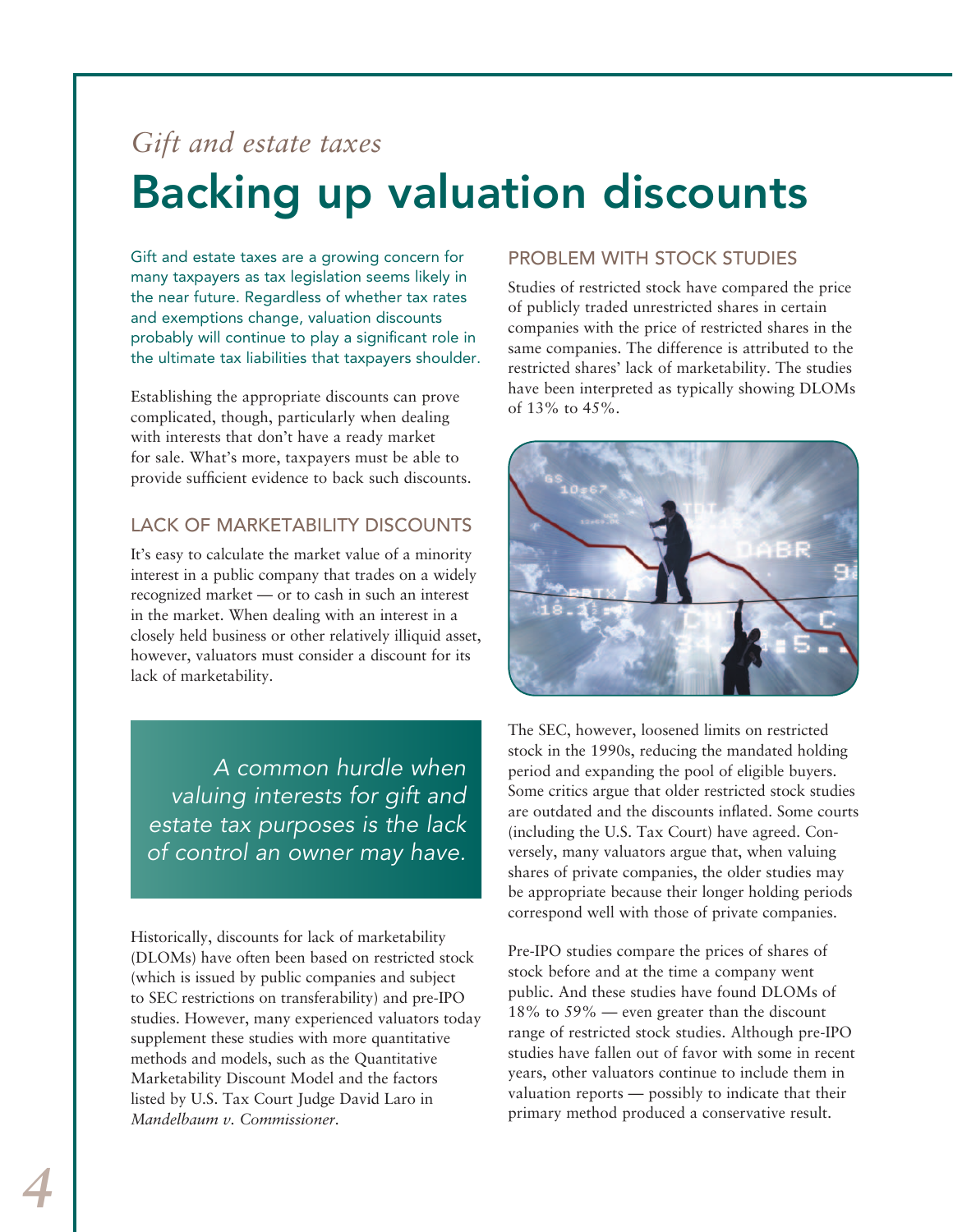#### MINORITY AND BUILT-IN GAINS DISCOUNTS

Another common hurdle when valuing interests for gift and estate tax purposes is the lack of control an owner may have over the security. In these cases, valuators may apply a lack-of-control or minority discount.

The amount of the discount for operating companies often is calculated by referencing control premium studies, from which minority discounts can be derived. For holding companies whose underlying assets are marketable securities, the discount often is computed by comparing the price of publicly traded shares in closed-end investment funds with the net asset value (assets less liabilities) per share of those funds.

Valuators working with an entity that holds real estate will likely calculate the minority discount by comparing the price of shares of a sample of real estate investment trusts (REITs) or real estate limited partnerships (RELPs) to the net asset value of the shares. (The Tax Court has indicated that it doesn't have a preference for REIT or RELP data over the other.)

#### EXPERIENCE MATTERS

There are many other potential discounts a valuator may apply, including built-in gains, key-person and restrictive agreement discounts. But all discounts have one thing in common: They require a close examination of the particular facts and circumstances of the interest at issue with the supporting evidence. Ensure that the values of your clients' holdings survive scrutiny by hiring an experienced, qualified valuation expert.  $\blacktriangleright$ 

## Theory into practice: Benford's Law finds financial fraud

Benford's Law is a relatively old statistical precept regarding the frequency of certain numbers in random data sets. But only in recent years has it become effective in detecting fraud, thanks to technological advances. Informed by Benford's Law, fraud experts often use spreadsheet software to identify questionable numbers and suspicious activities — spotting possible financial manipulation that would, in many cases, be invisible to the naked eye.

#### OLD RULE, NEW TRICKS

The rule is named for Frank Benford, a physicist who discovered in the 1930s that, in sets of random data, multidigit numbers beginning with 1, 2 or 3 are more likely to occur than those starting with 4 through 9. Studies have determined that numbers beginning with 1 will occur about 30% of the time, and numbers beginning with 2 will appear about

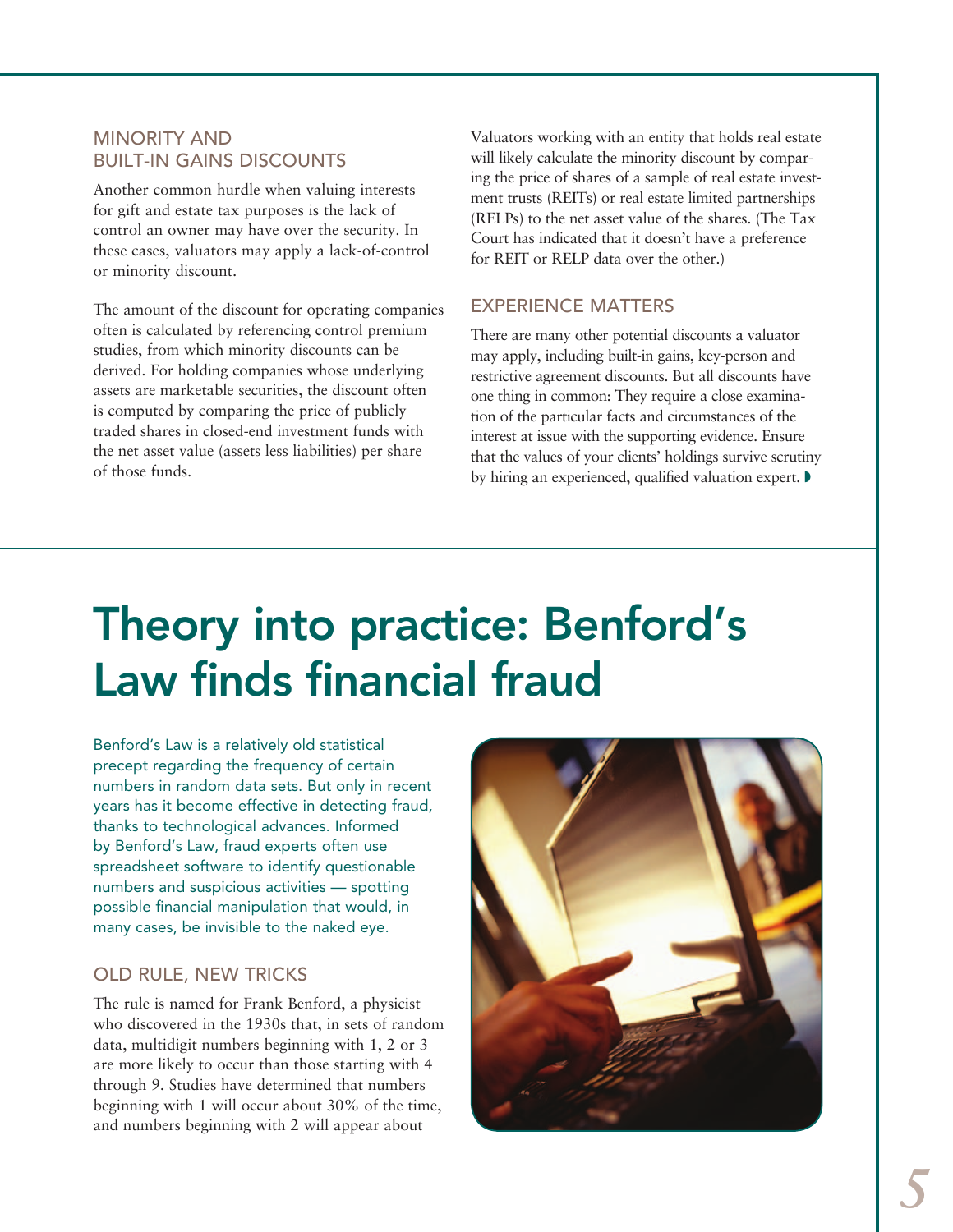18% of the time. Those beginning with 9 should occur less than 5% of the time.

Further, these probabilities have been described as both "scale invariant" and "base invariant," meaning the numbers involved could be based on, for example, the prices of stocks in either dollars or yen. As long as the set includes at least four numbers, the first digit of a number is more likely to be 1 than any other single-digit number.

#### RANDOM'S TOUGH TO REPLICATE

Benford's Law carries striking implications for fraud detection. To avoid raising suspicion, fraud perpetrators often use figures they believe will replicate randomness. Typically, they choose a relatively equal distribution of numbers beginning with 1 through 9 in the mistaken belief that all nine digits are equally probable.



Fraud investigators can take advantage of such errors and test data in a variety of financial documents. These include tax returns, inventory records, expense reports, accounts payable or receivable, general ledgers, and refund reports. Although complicated software programs based on Benford's Law exist to examine massive amounts of data, the principle is simple enough to apply using spreadsheet programs such as Microsoft Excel®.

Indeed, anyone with Excel can analyze random groups of numbers by determining the distribution of the first digits of those numbers by building a table with rows for each digit (1-9) and columns for the:

- 1. Frequency with which numbers beginning with each digit occur in the random sample,
- 2. Percentage rate of that frequency, and
- 3. Percentage rate of the frequency to expect according to Benford's Law.

*In sets of random data, multidigit numbers beginning with 1, 2 or 3 are more likely to occur than those starting with 4 through 9.*

Excel can easily convert the table into a chart that graphically illustrates any significant discrepancies between the actual and expected occurrence of the first digits. A chart that shows too many numbers beginning with 9 and too few with 1 should raise red flags and prompt further investigation.

#### EXCEPTIONS TO THE RULE

Benford's Law, however, isn't infallible. The law may not work in cases that involve:

- **Smaller sets of numbers that don't follow the** rules of randomness,
- w Numbers that have been rounded, resulting in different first digits,
- $\triangleright$  Prices, where 95 and 99 turn up regularly because of marketing strategies,
- Wumbers that are assigned, such as those on invoices, or
- $\blacktriangleright$  Uniform distributions, such as lotteries where every number painted on a ball has an equal likelihood of selection.

The principle also may be ineffective for sets of numbers with built-in ceilings and floors. For example, expense reports where receipts are required for meals costing \$25 or more will reveal many claims just under the limit, in amounts such as \$24.90.

#### HERE TODAY, HERE TOMORROW

Although faking realistic financial data isn't impossible, it's beyond the abilities of most occupational fraud perpetrators. Benford's Law, therefore, is likely to remain an essential weapon in the war against fraud for some time to come.  $\blacktriangleright$